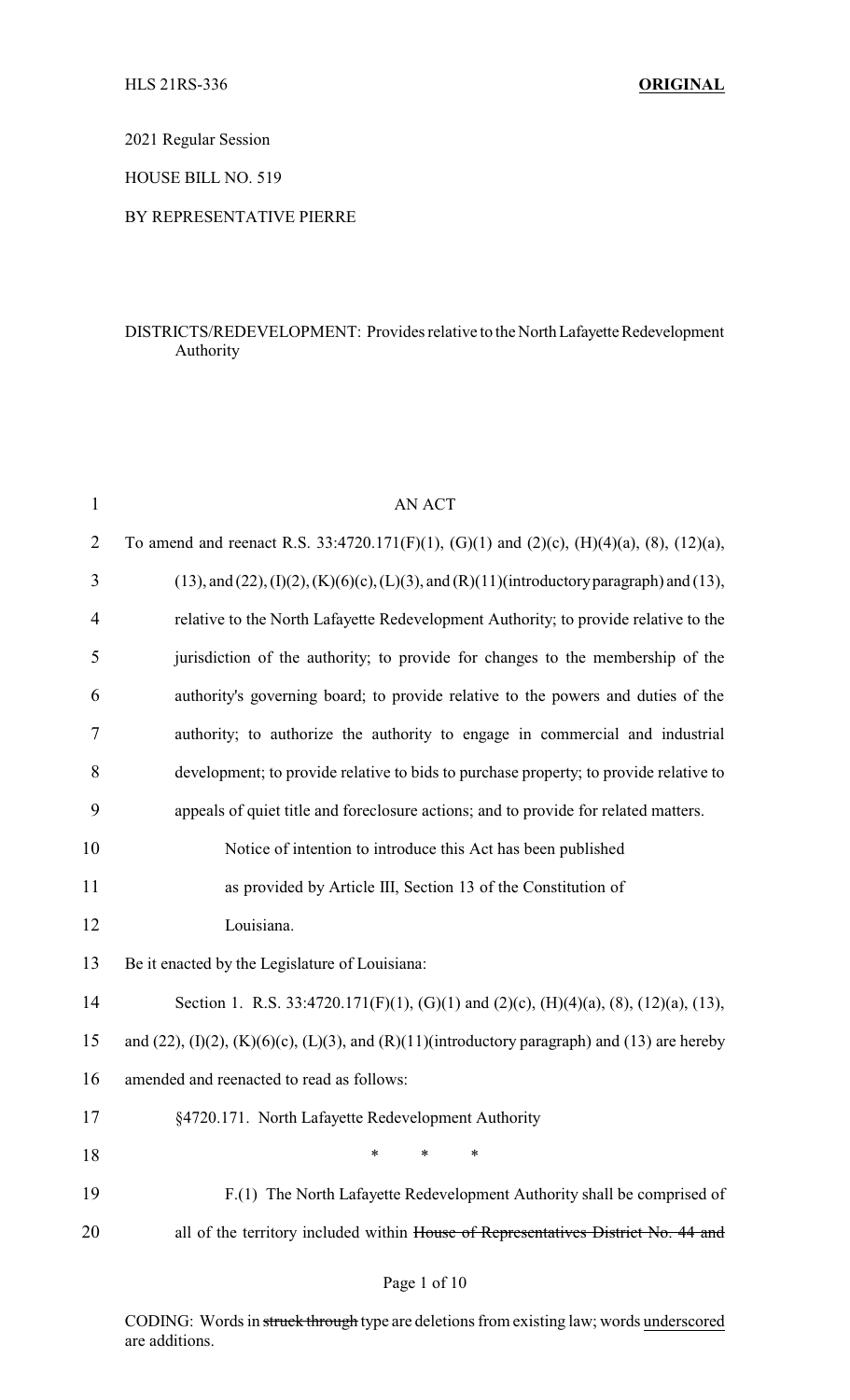| 1  | Districts 3 and 4 of the Lafayette City-Parish Council as geographically drawn on            |
|----|----------------------------------------------------------------------------------------------|
| 2  | August 1, 2014, but shall not include the area comprising the Commercial Core                |
| 3  | subdistrict of the Lafayette Centre Development District created by Act 116 of the           |
| 4  | 1992 Regular Session of the Legislature the parish of Lafayette.                             |
| 5  | $\ast$<br>*<br>*                                                                             |
| 6  | $G(1)(a)$ The North Lafayette Redevelopment Authority shall be governed                      |
| 7  | by a board of commissioners, referred to in this Part as the "board", comprised of           |
| 8  | seven members, all of whom shall reside or be employed within the geographical               |
| 9  | boundaries of the authority and shall be qualified electors of the parish of Lafayette       |
| 10 | as follows:                                                                                  |
| 11 | $\overrightarrow{(t)}$ (a) Two members shall be appointed by the Louisiana state senator who |
| 12 | represents Senate District 24.                                                               |
| 13 | $(ii)$ (b) One member shall be appointed by the Louisiana state representative               |
| 14 | who represents House District 44.                                                            |
| 15 | $(iii)$ (c) One member shall be appointed by the Louisiana state representative              |
| 16 | who represents House District No. 96 Lafayette Chapter of the Louis A. Martinet              |
| 17 | Legal Society.                                                                               |
| 18 | $f(v)(d)$ One member shall be appointed by the council person who represents                 |
| 19 | Council District 3 1 of the Lafayette City-Parish City Council.                              |
| 20 | $\overline{(v)}$ (e) One member shall be appointed by the council person who represents      |
| 21 | Council District 4 5 of the Lafayette City-Parish City Council.                              |
| 22 | $(vi)$ (f) One member shall be appointed by the mayor-president of the city                  |
| 23 | of Lafayette, parish of Lafayette mayor of Carencro.                                         |
| 24 | The appointing authorities referred to in Subparagraph (a) of this<br>$\theta$               |
| 25 | Paragraph shall meet within sixty days after August 1, 2014, and shall appoint the           |
| 26 | members as provided in Subparagraph (a) of this Paragraph.                                   |
| 27 | (2)                                                                                          |
| 28 | ∗<br>$\ast$<br>$\ast$                                                                        |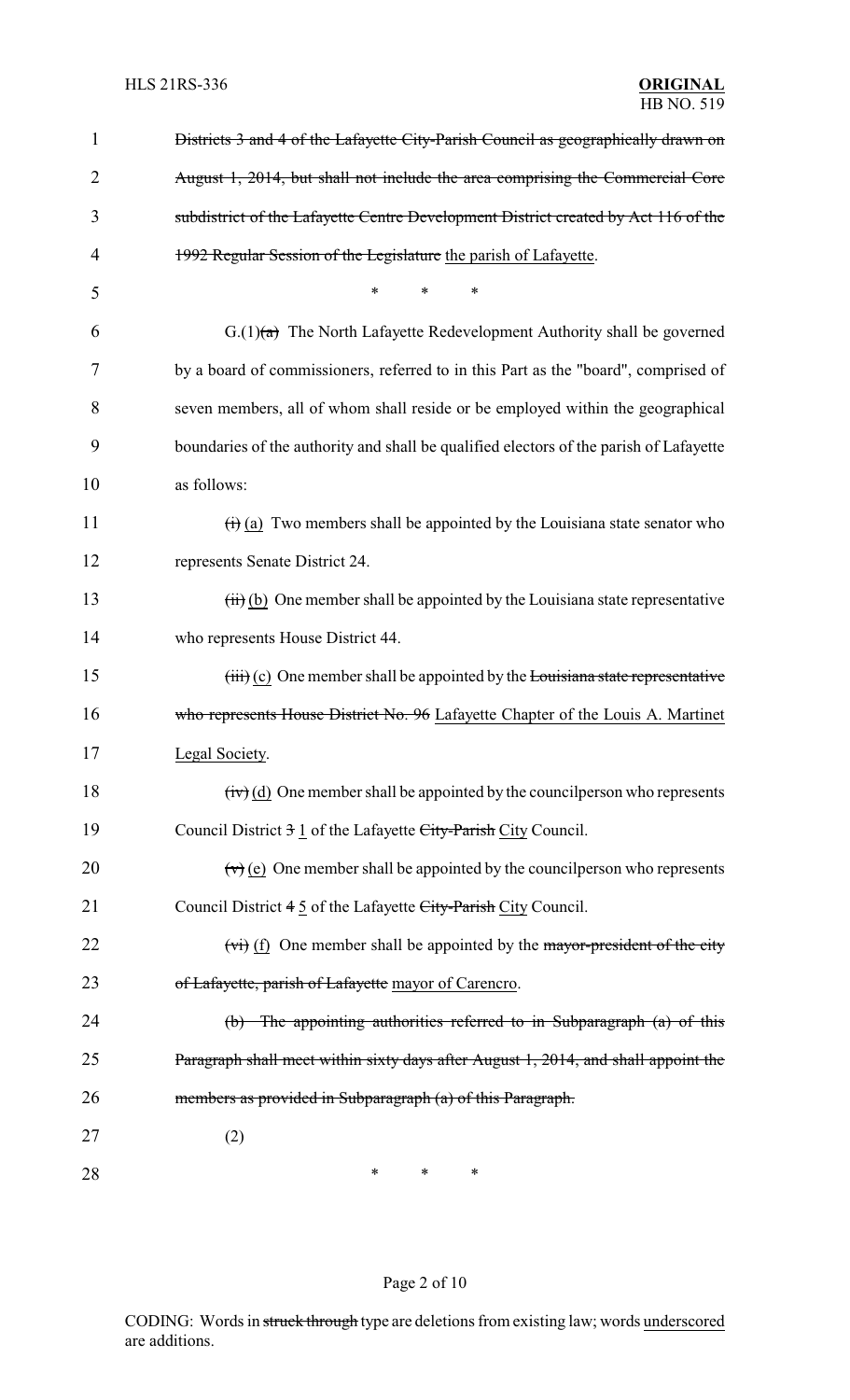| 1              | (c) Members shall be eligible for reappointment. A certificate of the                  |
|----------------|----------------------------------------------------------------------------------------|
| $\overline{2}$ | appointment or reappointment of any member shall be filed with the clerk of the        |
| 3              | Lafayette City-Parish City Council, and such certificate shall be conclusive evidence  |
| 4              | of the proper appointment of any such member.                                          |
| 5              | *<br>$\ast$<br>*                                                                       |
| 6              | H. The authority, through the board, shall have all powers necessary or                |
| 7              | convenient to carry out and effectuate the purposes and provisions of this Part,       |
| 8              | including but not limited to the following:                                            |
| 9              | *<br>*<br>$\ast$                                                                       |
| 10             | To sell, lease for a term of up to ninety-nine years, exchange, or<br>(4)(a)           |
| 11             | otherwise dispose of or transfer to or with other political subdivisions of this state |
| 12             | or public or private persons at public or private sale any residential, commercial,    |
| 13             | industrial, or subdivision land, property, improvements, or portions thereof,          |
| 14             | including immovable property, which is, in the opinion of the board, appropriate to    |
| 15             | accomplish the objectives and purposes of the authority.                               |
| 16             | *<br>∗<br>*                                                                            |
| 17             | (8) To plan, develop, regulate, operate, and maintain activities and planned           |
| 18             | land uses to foster creation of new jobs, economic development, industry, health       |
| 19             | care, general public and social welfare, commerce, manufacturing, tourism,             |
| 20             | relocation of people and businesses to the area, shipbuilding, aviation, military,     |
| 21             | warehousing, transportation, offices, recreation, residential housing development,     |
| 22             | and conservation.                                                                      |
| 23             | *<br>∗<br>∗                                                                            |
| 24             | $(12)(a)$ To levy and collect sales and use taxes within the boundaries of the         |
| 25             | authority for such purposes and at such rate as provided by the propositions           |
| 26             | authorizing their levy, not to exceed in aggregate one percent, which taxes may not    |
|                |                                                                                        |
| 27             | exceed the limitation set forth in the Constitution of Louisiana, provided the         |
| 28             | proposition submitted to a vote in accordance with the Louisiana Election Code shall   |

# Page 3 of 10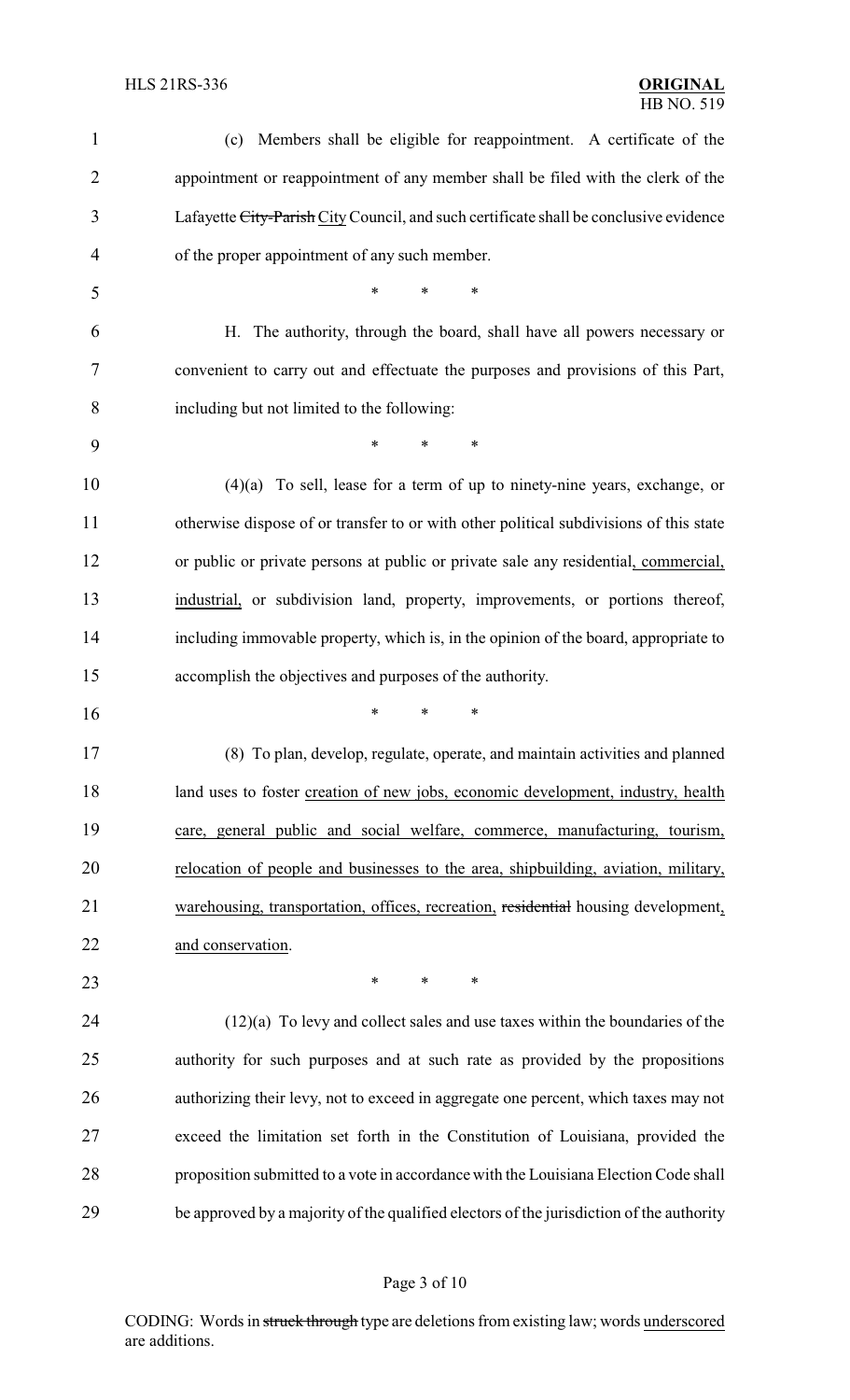voting in an election held for that purpose. In submitting a sales tax proposition to a vote, the board may enter into a cooperative endeavor agreement with the parish or city governing authority providing for the sales tax to be divided into parts 4 between the parish or city and the authority for such purposes and in such amounts as may be set forth in the proposition.

\* \* \*

 (13) To develop, activate, construct, exchange, acquire, improve, repair, operate, maintain, lease, mortgage, sell, and grant a security device affecting the movable and immovable property, servitudes, facilities, and works within 10 Councilmanic Districts 3 and 4 of the city parish of Lafayette under such terms and 11 conditions as the board may deem necessary or appropriate for any public purpose, including industrial, residential, subdivision, and commercial development.

\* \* \*

 (22) To purchase property at a sale conducted pursuant to enforcement of 15 judicial mortgages created in accordance with R.S. 13:2575(C) by tendering a bid equal to or greater than the minimum bid advertised, which bid may be a credit bid consisting of the obligation of the authority to satisfy the bid by payment to the political subdivision holding the lien being enforced in accordance with intergovernmental agreements between the authority and such political subdivision. Such a bid shall be given priority over all other bids regardless of amount except for a higher bid submitted by a conventional mortgage holder on the subject property.

I.

**\*** \* \* \*

 (2) The authority may issue revenue bonds to finance the undertaking of a redevelopment project under this Part, or otherwise to acquire, purchase, lease, construct, or improve housing, residential or subdivision development, commercial, research, industrial, other plant sites and buildings, or other capital improvements authorized in this Part; and may sell, lease, sublease, or otherwise dispose of by suitable and appropriate contract to any enterprise locating or existing within the

#### Page 4 of 10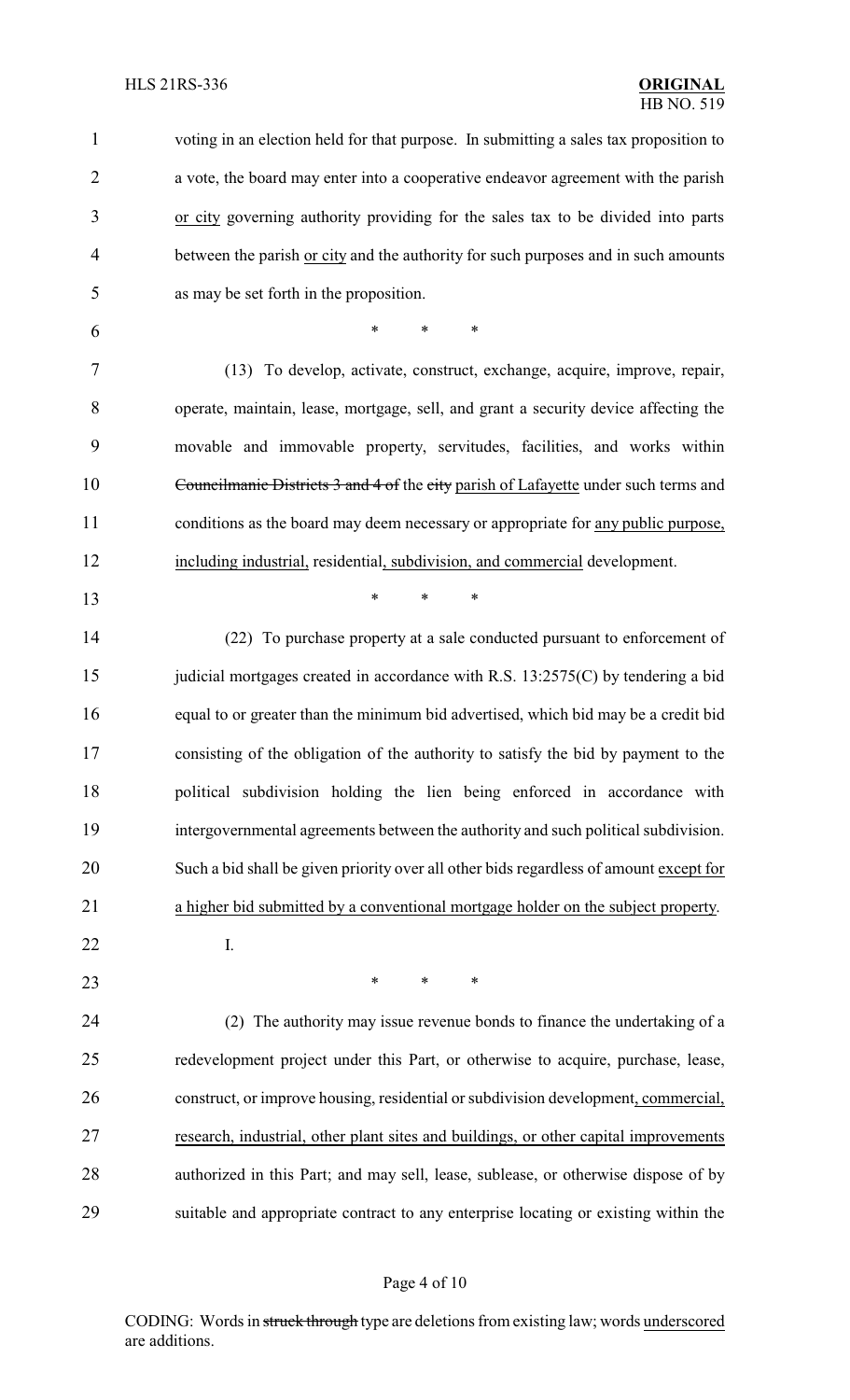## HLS 21RS-336 **ORIGINAL**

| $\mathbf{1}$   | jurisdiction of an authority such sites, buildings, or facilities and appurtenances      |
|----------------|------------------------------------------------------------------------------------------|
| $\overline{2}$ | thereto, all or severally. The funds derived from the sale of such bonds may be          |
| 3              | disbursed in whole or in part upon delivery of the bonds as shall be provided in the     |
| $\overline{4}$ | contract between an authority and the residential, commercial, research, industrial,     |
| 5              | or other enterprise to be aided, encouraged, or benefitted subject to the requirements   |
| 6              | of Paragraph $(L)(2)$ of this Section.                                                   |
| 7              | $\ast$<br>∗<br>*                                                                         |
| 8              | K.                                                                                       |
| 9              | $\ast$<br>∗<br>∗                                                                         |
| 10             | (6)                                                                                      |
| 11             | $\ast$<br>∗<br>*                                                                         |
| 12             | (c) A bid by the authority at a tax sale for the minimum amount shall take               |
| 13             | priority over all other bids for the same quantity of property except for a higher bid   |
| 14             | submitted by a conventional mortgage holder holding a mortgage on the subject            |
| 15             | property.                                                                                |
| 16             | L.                                                                                       |
| 17             | $\frac{1}{2}$ $\frac{1}{2}$ $\frac{1}{2}$                                                |
| 18             | (3) The authority may sell, lease, exchange, or otherwise transfer immovable             |
| 19             | property or any interest therein acquired by it for residential, or recreational,        |
| 20             | commercial, industrial, or other uses or for public use, subject to such covenants,      |
| 21             | conditions, and restrictions, including covenants running with the land, as it may       |
| 22             | deem to be necessary or desirable to assist in carrying out the purposes of this Part.   |
| 23             | The purchasers or lessees and their successors and assigns shall be obligated to         |
| 24             | devote such immovable property only to the uses as the authority may determine to        |
| 25             | be in the public interest, including the obligation to begin within a reasonable time    |
| 26             | any improvements on such immovable property. Such real property or interest shall        |
| 27             | be sold, leased, exchanged, or otherwise transferred at not less than its fair value for |
| 28             | uses in accordance with the redevelopment plan. In determining the fair value of real    |
| 29             | property for uses in accordance with the redevelopment or development plans, the         |

# Page 5 of 10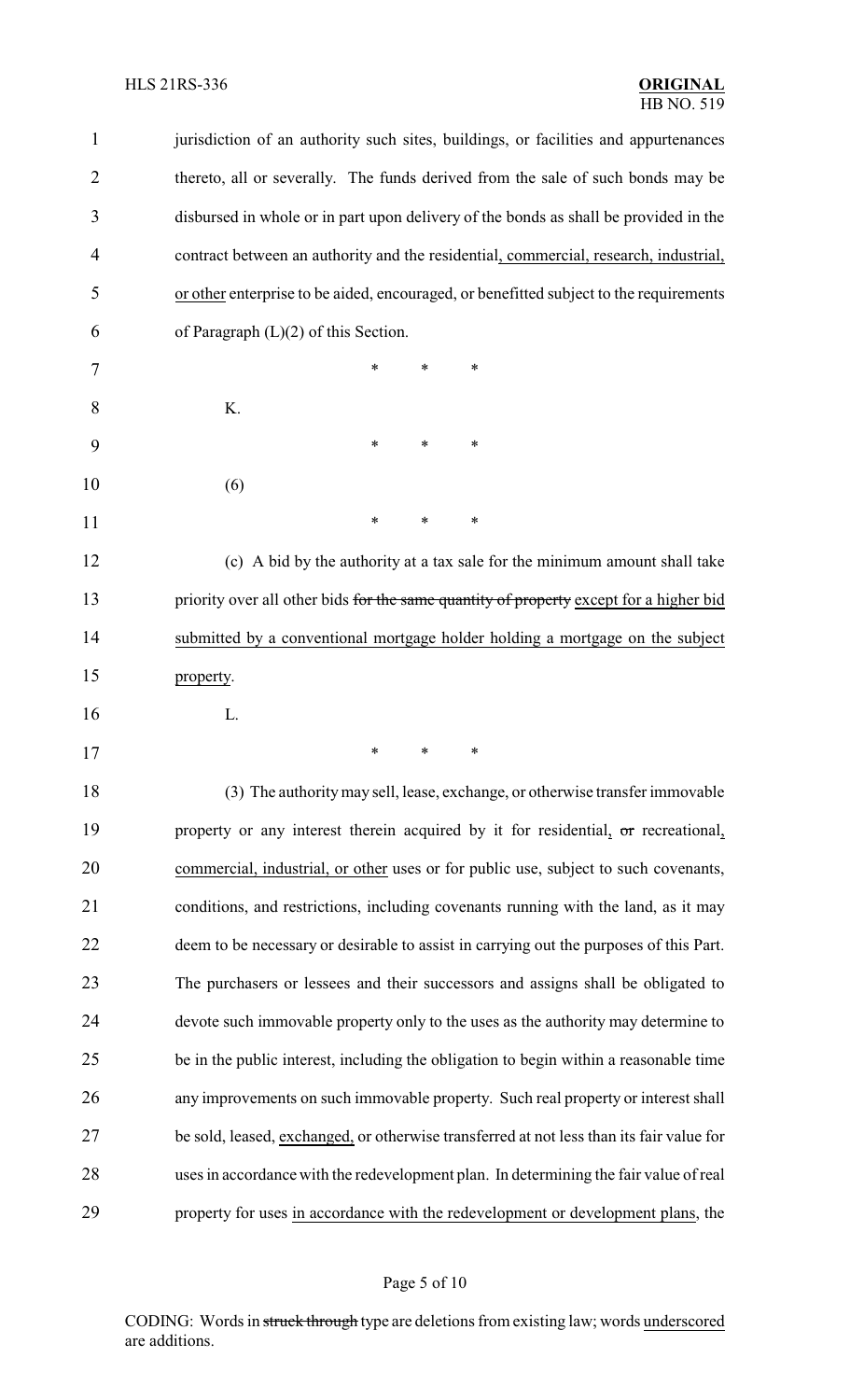| $\mathbf{1}$   | authority shall take into account and give consideration to the use provided in such      |
|----------------|-------------------------------------------------------------------------------------------|
| $\overline{2}$ | plan; the restrictions upon and the covenants, conditions, and obligations assumed        |
| 3              | by the purchaser or lessee; and the objectives of such plan. The authority, in any        |
| $\overline{4}$ | instrument of conveyance to a private purchaser or lessee, may provide that such          |
| 5              | purchaser or lessee shall be without power to sell, lease, or otherwise transfer the      |
| 6              | immovable property without the prior written consent of the authority until such          |
| $\tau$         | purchaser or lessee has completed the construction of any and all improvements            |
| 8              | which he has obligated himself to construct thereon. Immovable property acquired          |
| 9              | in accordance with the provisions of the redevelopment plan shall be transferred as       |
| 10             | rapidly as feasible in the public interest, consistent with the carrying out of the       |
| 11             | provisions of the project plan. Such plan and any substantial modification of such        |
| 12             | plan shall be filed as a public record in the office of the clerk of the city parish, and |
| 13             | any conveyances, encumbrances, or other contracts may incorporate the provisions          |
| 14             | thereof by reference which shall afford notice thereof to all parties.                    |
| 15             | *<br>*<br>∗                                                                               |
| 16             | R.                                                                                        |
| 17             | $\ast$<br>∗                                                                               |
| 18             | (11) If a petition for expedited quiet title and foreclosure is filed under               |
| 19             | Paragraph (3) of this Subsection, before the hearing, the authority shall file with the   |
| 20             | clerk of the district court proof of notice by certified mail under Paragraph (5) of this |
| 21             | Subsection, proof of notice by posting on the property under Paragraph (6) of this        |
| 22             | Subsection, and proof of notice by publication, if applicable. A person claiming an       |
| 23             | interest in a parcel of property set forth in the petition for foreclosure, including a   |
| 24             | current holder of a conventional mortgage, who desires to contest that petition shall     |
| 25             | file written objections with the clerk of the district court and serve those objections   |
| 26             | on the authority before the date of the hearing. A holder of a conventional mortgage      |
| 27             | may object to the action and is entitled to a dismissal of the proceedings by the         |
| 28             | district court upon a showing that it is the holder of a legally enforceable              |
| 29             | conventional mortgage and upon payment of the outstanding amount of any liens,            |

# Page 6 of 10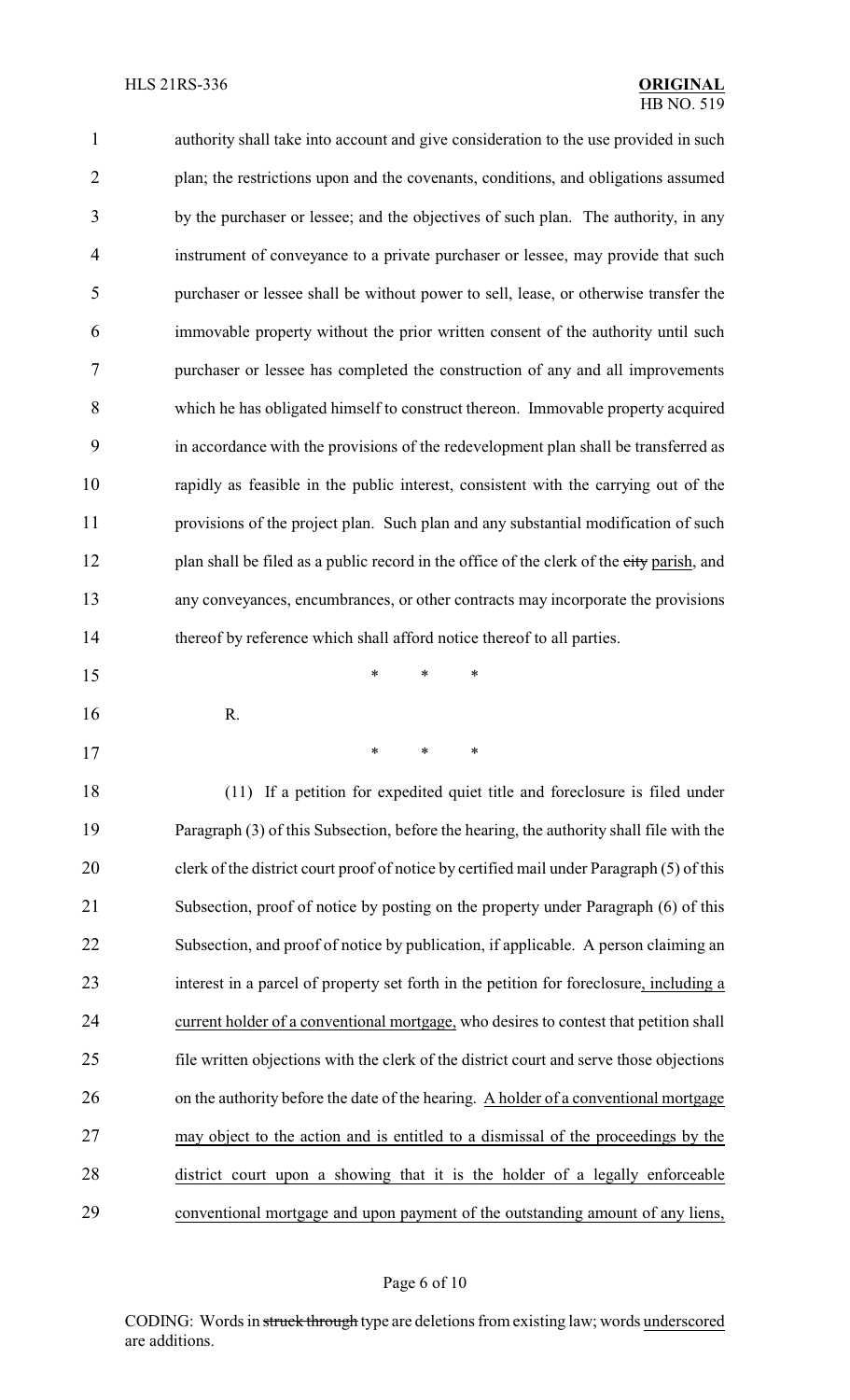taxes, and related costs. The district court may appoint and utilize as the court considers necessary a curator for assistance with the resolution of any objections to the foreclosure or questions regarding the title to property subject to foreclosure. If the court withholds property from foreclosure, the authority's ability to include the property in a subsequent petition for expedited quiet title and foreclosure is not prejudiced. No injunction shall issue to stay an expedited quiet title and foreclosure action under this Subsection. The district court shall enter judgment on a petition to quiet title and foreclosure filed under Paragraph (3) of this Subsection, not more than ten days after the conclusion of the hearing or contested case, and the judgment shall be effective ten days after the conclusion of the hearing or contested case. The district court's judgment shall specify all of the following:

**\*** \* \* \*

 (13) The authority or a person claiming to have a property interest under Paragraph (2) of this Subsection, in property foreclosed under this Subsection may, within twenty-one days of the effective date of the judgment under Paragraph (12) of this Subsection, appeal the district court's order or the district court's judgment foreclosing property to the court of appeals. The appeal of the judgment is entitled to preference and priority and shall be handled on an expedited basis by the court of appeal and, if applicable, the Louisiana Supreme Court. In such cases, the record shall be prepared and filed within fifteen days of the granting of the order of appeal. The court of appeal shall hear the case within thirty days after the filing of the appellee's brief. An appeal under this Paragraph is limited to the record of the proceedings in the district court under this Subsection. The district court's judgment foreclosing property shall be stayed until the court of appeals has reversed, modified, or affirmed that judgment. If an appeal under this Paragraph stays the district court's judgment foreclosing property, the district court's judgment is stayed only as to the property that is the subject of that appeal and the district court's judgment foreclosing other property that is not the subject of that appeal is not stayed. To appeal the district court's judgment foreclosing property, a person appealing the judgment shall

#### Page 7 of 10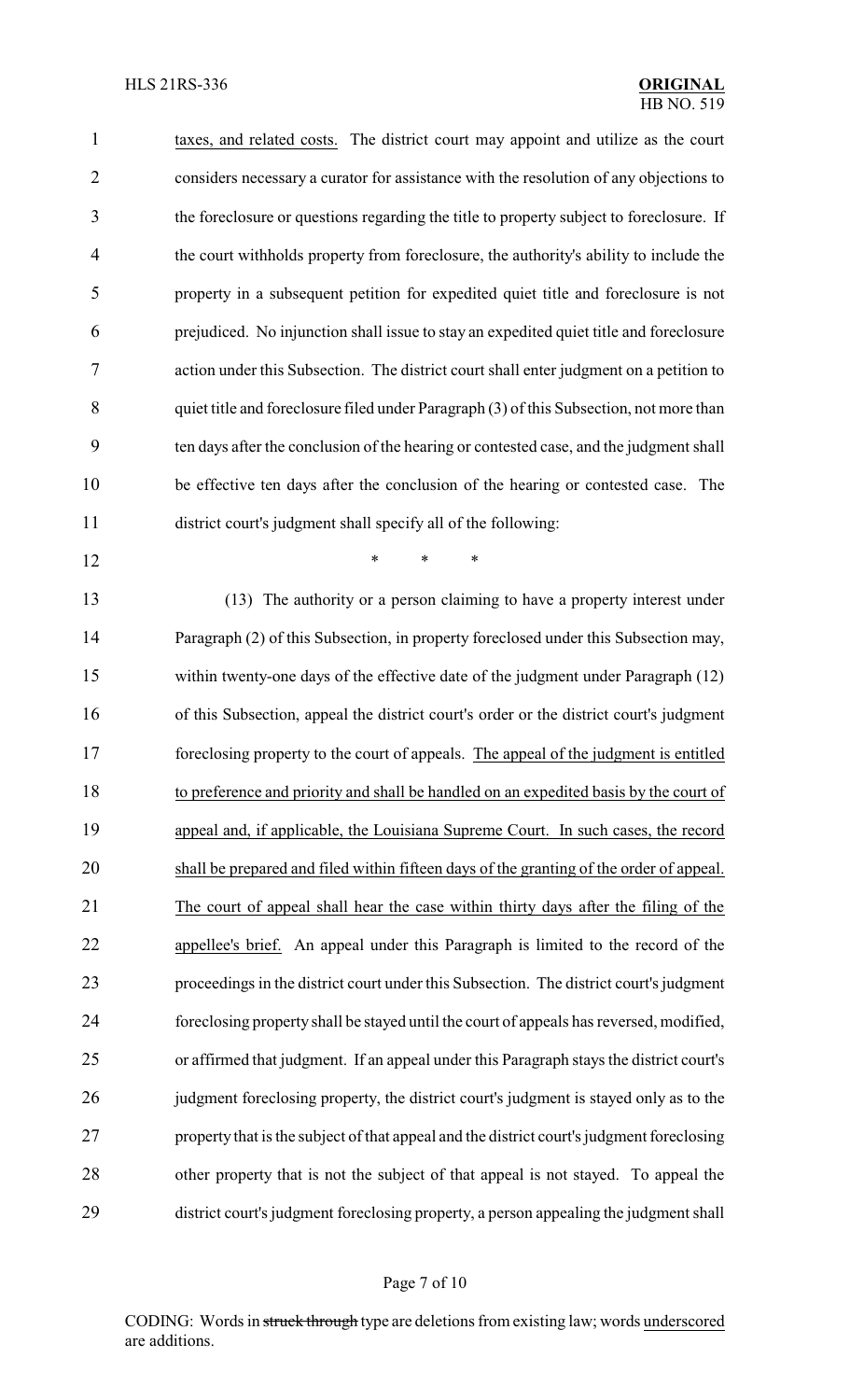1 pay to the authority any taxes, interest, penalties, and fees due on the property and provide notice of the appeal to the authority within twenty-one days after the district court's judgment is effective. If the district court's judgment foreclosing the property is affirmed on appeal, the amount determined to be due shall be refunded to the person who appealed the judgment. If the district court's judgment foreclosing the property is reversed or modified on appeal, the authority shall refund the amount determined to be due to the person who appealed the judgment, if any, and forward the balance to the appropriate taxing jurisdictions in accordance with the order of the court of appeals. 10 \* \* \*

 Section 2. The terms of the members of the board of commissioners of the North Lafayette Development Authority who are serving on the effective date of this Act and who were appointed pursuant to R.S. 33:4720.171(G)(1)(a)(iii) through (v) as those statutory provisions provided immediately prior to the effective date of this Act shall terminate on the effective date of this Act. Their successors shall be appointed pursuant to R.S. 33:4720.171(G)(1)(c) through (e) as provided by this Act. The board may determine the initial terms of such new members.

### DIGEST

The digest printed below was prepared by House Legislative Services. It constitutes no part of the legislative instrument. The keyword, one-liner, abstract, and digest do not constitute part of the law or proof or indicia of legislative intent. [R.S. 1:13(B) and 24:177(E)]

HB 519 Original 2021 Regular Session Pierre

**Abstract:** Provides relative to the jurisdiction, the governing board, and the powers and duties of the North Lafayette Redevelopment Authority. Authorizes the authority to engage in commercial and industrial development.

Present law creates the North Lafayette Redevelopment Authority to provide for the utilization of appropriate private and public resources to eliminate and prevent the development or spread of slum, blighted, and distressed areas in north Lafayette. Provides that the authority is a special district and political subdivision of the state.

Present law provides that the geographic jurisdiction of the authority is comprised of La. House of Rep. District No. 44 and Lafayette City-Parish Council Districts 3 and 4 as geographically drawn on August 1, 2014. Further excludes certain property from the district's boundaries. Proposed law changes the boundary of the authority to all of the territory included within the parish of Lafayette.

### Page 8 of 10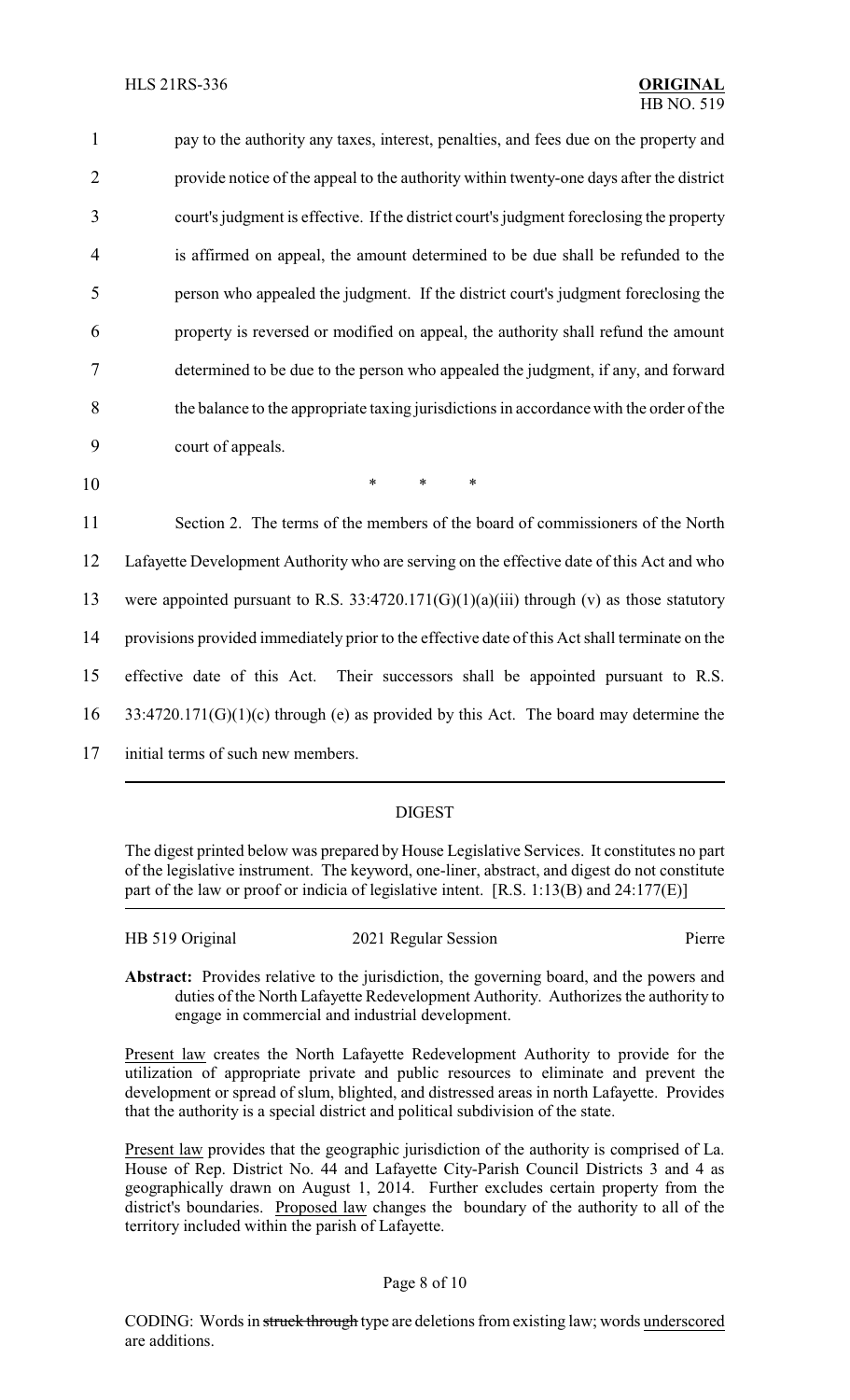Present law provides that the authority shall be governed by a board of seven commissioners.

Proposed law retains present law with respect to these four commissioners:

- (1) Two commissioners appointed by the state senator representing Senate District 24.
- (2) One commissioner appointed by the La. state representative representing House District 44.
- (3) One commissioner appointed by the mayor of Carencro.

Proposed law amends present law with respect to three commissioners as follows:

- (1) Proposed law provides for one commissioner appointed by the Lafayette Chapter of the Louis A. Martinet Legal Society *rather than* by the La. state representative representing House District 96.
- (2) Proposed law provides for commissioners appointed, one each, bythe councilpersons representing Lafayette City Council districts one and five *rather than* by the Lafayette City-Parish Council districts three and four.

Present law provides that the authority, through the board, shall have all powers necessary or convenient to carry out its objectives and purposes. Such powers include the authority's power to engage in residential development. Proposed law authorizes authority to engage in commercial and industrial development. Also authorizes the authority to foster creation of new jobs, economic development, industry, health care, general public and social welfare, commerce, manufacturing, tourism, relocation of people and businesses to the area, shipbuilding, aviation, military, warehousing, transportation, offices, recreation, and conservation.

Present law authorizes the authority to purchase properties within its territorial jurisdiction from any political subdivision of the state. Further provides that a bid by the authority at a tax sale for the minimum amount shall take priority over all other bids for the same quantity of property. Proposed law provides that a higher bid submitted by a conventional mortgage holder holding a mortgage on the subject property takes priority over a bid by the authority.

Present law permits the authority to initiate an expedited quiet title and foreclosure action to quiet title to real property held by the authority. Further authorizes the authority to file a single petition with the district court to expedite foreclosure under present law listing all property subject to expedited foreclosure by the authority and for which the authority seeks to quiet title. Proposed law retains present law.

Present law requires a person claiming an interest in parcel of property set forth in the petition for foreclosure who desires to contest the petition to file written objections with the clerk of the district court and serve those objections on the authority prior to the hearing. Provides that the district court may retain a curator for assistance with the resolution of any objections to the foreclosure. Proposed law authorizes a current holder of a conventional mortgage to contest the petition. Also provides that such person may object to the action and is entitled to a dismissal of the proceedings by the district court upon a showing that it is the holder of a legally enforceable conventional mortgage and upon payment of the outstanding amount of any liens, taxes, and related costs.

Present law permits the authority or a person claiming to have a property interest in the foreclosed property to appeal the district court's order within 21 days of the effective date of the judgment. Provides that the district court's judgment shall be stayed until the court of appeals has reversed, modified, or affirmed the judgment. Requires the person appealing the judgment to pay the authority any taxes, interest, penalties, and fees due on the property and provide notice of the appeal to the authority within 21 days after the district court's

#### Page 9 of 10